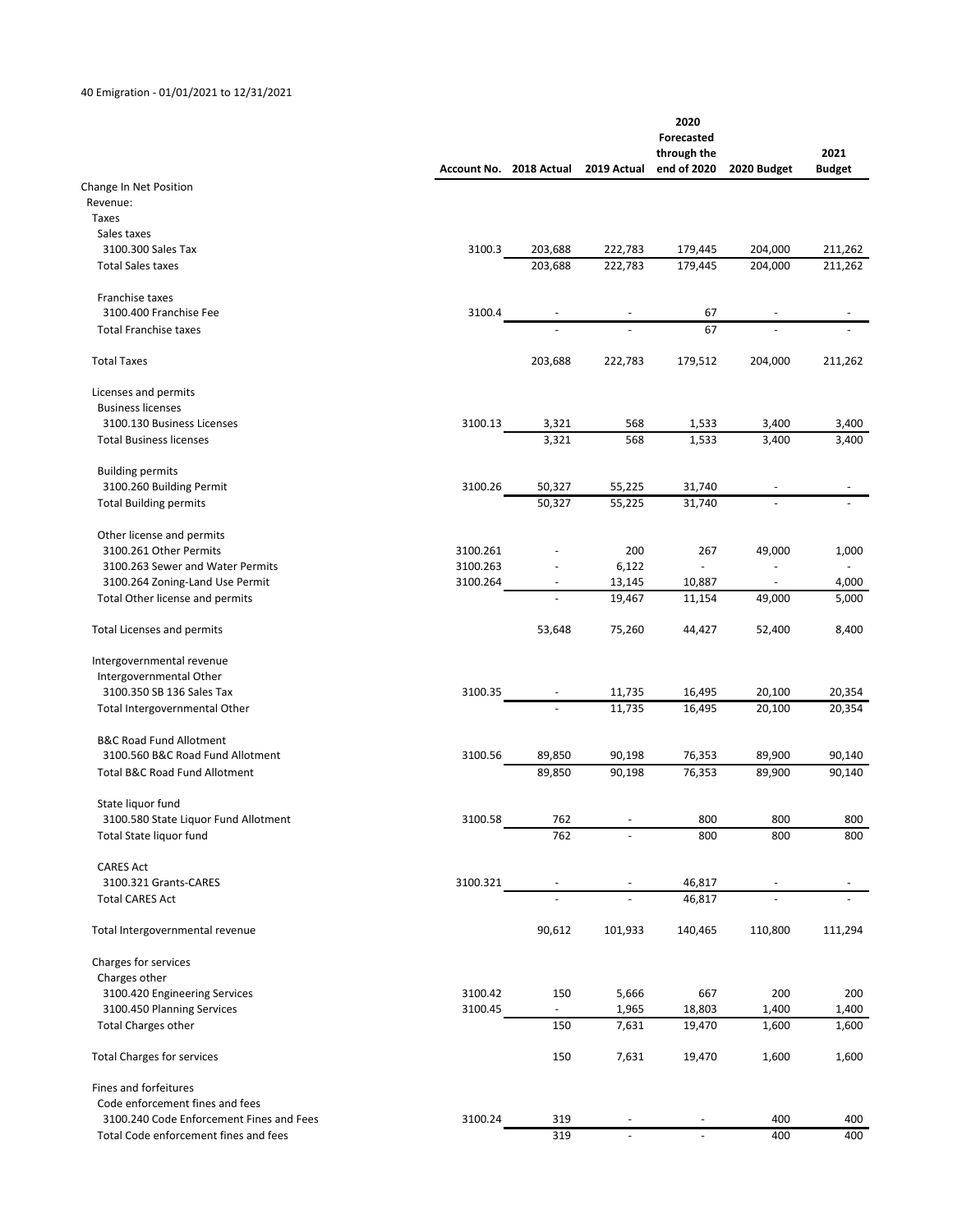|                                                                                 |                    |                                | 2020<br><b>Forecasted</b><br>through the |                          |                          |               |
|---------------------------------------------------------------------------------|--------------------|--------------------------------|------------------------------------------|--------------------------|--------------------------|---------------|
|                                                                                 | Account No.        | 2018 Actual                    | 2019 Actual                              | end of 2020              | 2020 Budget              | <b>Budget</b> |
|                                                                                 |                    |                                |                                          |                          |                          |               |
| Justice court fines/forfeitures<br>3100.500 Justice Court Fines/Forfeitures     | 3100.5             | 9,590                          | 8,694                                    | 5,218                    | 11,100                   | 7,019         |
| Total Justice court fines/forfeitures                                           |                    | 9,590                          | 8,694                                    | 5,218                    | 11,100                   | 7,019         |
|                                                                                 |                    |                                |                                          |                          |                          |               |
| <b>Total Fines and forfeitures</b>                                              |                    | 9,909                          | 8,694                                    | 5,218                    | 11,500                   | 7,419         |
| Interest                                                                        |                    |                                |                                          |                          |                          |               |
| 3600.100 Interest Earnings                                                      | 3600.1             | 4,304                          | 6,843                                    | 2,327                    | 4,400                    | 4,400         |
| <b>Total Interest</b>                                                           |                    | 4,304                          | 6,843                                    | 2,327                    | 4,400                    | 4,400         |
| Miscellaneous revenue                                                           |                    |                                |                                          |                          |                          |               |
| Miscellaneous other                                                             |                    |                                |                                          |                          |                          |               |
| 3600.900 Other Revenue                                                          | 3600.9             | 1,330                          |                                          |                          |                          |               |
| <b>Total Miscellaneous other</b>                                                |                    | 1,330                          |                                          |                          |                          |               |
| <b>Total Miscellaneous revenue</b>                                              |                    | 1,330                          |                                          |                          |                          |               |
| Contributions and transfers                                                     |                    |                                |                                          |                          |                          |               |
| 3800.100 Transfer In                                                            | 3800.1             | 158,480                        | 192,480                                  | 196,100                  | 196,100                  | 220,600       |
| <b>Total Contributions and transfers</b>                                        |                    | 158.480                        | 192,480                                  | 196,100                  | 196,100                  | 220,600       |
| <b>Total Revenue:</b>                                                           |                    | 522,121                        | 615,624                                  | 587,519                  | 580,800                  | 564,975       |
| Expenditures:                                                                   |                    |                                |                                          |                          |                          |               |
| Administration                                                                  |                    |                                |                                          |                          |                          |               |
| 4100.100 Wages                                                                  | 4100.1             | 74,132                         | 78,891                                   | 61,755                   | 74,200                   | 74,200        |
| 4100.130 Employee Benefits                                                      | 4100.13            | ä,                             | 3,995                                    |                          |                          |               |
| 4100.150 Social Security Tax                                                    | 4100.15            | ÷,<br>÷.                       | 1,823                                    | 4,199                    | L,                       | ٠             |
| 4100.160 Medicare<br>4100.200 Awards, Promotional & Meals                       | 4100.16<br>4100.2  | $\sim$                         | 426<br>877                               | 982<br>$\overline{a}$    | 900                      | 500           |
| 4100.210 Subscriptions/Memberships                                              | 4100.21            | $\omega$                       | 278                                      | 33                       | 100                      | 100           |
| 4100.220 Printing/Publications/Advertising                                      | 4100.22            | 427                            | 260                                      | ÷                        | 2,000                    | 2,000         |
| 4100.230 Travel/Mileage                                                         | 4100.23            | $\bar{\phantom{a}}$            | $\sim$                                   | $\bar{a}$                | 1,000                    | 1,000         |
| 4100.240 Office Expense and Supplies                                            | 4100.24            | 1,578                          | 170                                      | $\overline{\phantom{a}}$ | 1,000                    | 1,000         |
| 4100.250 Vehicle & Equip Supplies and Maintenance                               | 4100.25            | 1,798                          | $\sim$                                   | $\blacksquare$           |                          |               |
| 4100.255 Computer Equip/software                                                | 4100.255           | 395                            | 228                                      | 709                      | 200                      | 200           |
| 4100.280 Cell phone and Telephone                                               | 4100.28            | $\overline{\phantom{a}}$       | 100                                      | 166                      | 100                      | 100           |
| 4100.310 Attorney-Civil                                                         | 4100.31            | ä,                             | 10,273                                   | $\overline{\phantom{a}}$ | 7,000                    | 35,000        |
| 4100.320 Attorney - Land Use                                                    | 4100.32            | $\overline{\phantom{a}}$       | 2,144                                    | 80                       | ÷,                       | 5,000         |
| 4100.330 Training and Seminars                                                  | 4100.33            | 124                            | 120                                      | 199                      | 1,000                    | 1,000         |
| 4100.360 Web Page Development/Maintenance                                       | 4100.36            | $\overline{\phantom{a}}$       | 270                                      | 400                      |                          | 300           |
| 4100.370 Software/Streaming                                                     | 4100.37            | 944                            | 237                                      | 609                      |                          |               |
| 4100.390 Payroll Processing Fees                                                | 4100.39            | $\overline{\phantom{a}}$<br>÷, | 436                                      | ÷,                       | 900                      | 900           |
| 4100.420 Contributions/Special Events<br>4100.470 Credit card and Bank Expenses | 4100.42<br>4100.47 | 186                            | 762<br>$\blacksquare$                    | 10,267<br>12,643         | 7,300                    | 5,000         |
| 4100.510 Insurance                                                              | 4100.51            | 8,567                          | 19,207                                   | 2,824                    | 24,000                   | 24,000        |
| 4100.520 Workers Comp Insurance                                                 | 4100.52            |                                | 1,219                                    | 10,580                   | 1,300                    | 1,000         |
| 4100.600 Professional and Technical                                             | 4100.6             | 10,115                         | 5,288                                    | 260                      | 30,000                   | 20,000        |
| 4100.625 UFA Emergency Management Services                                      | 4100.625           |                                |                                          | 9,870                    |                          | 10,000        |
| 4100.650 SL (Client) County Support Services                                    | 4100.65            | (365)                          | 9,876                                    | 10,000                   | 44,600                   | 38,000        |
| 4100.800 Interlocal                                                             | 4100.8             | 363,641                        |                                          |                          |                          |               |
| 4100.850 Beer Funds                                                             | 4100.85            | $\omega$                       |                                          | ÷                        | 800                      | 800           |
| 4100.900 Sundry Charges                                                         | 4100.9             | 203                            |                                          | $\overline{\phantom{a}}$ |                          |               |
| 4100.970 Rent                                                                   | 4100.97            | $\overline{\phantom{a}}$       | $\overline{a}$                           | 500                      | 500                      | 500           |
| <b>Total Administration</b>                                                     |                    | 461,745                        | 136,880                                  | 126,075                  | 196,900                  | 220,600       |
| <b>CARES Act</b>                                                                |                    |                                |                                          |                          |                          |               |
| <b>CARES Refund</b>                                                             |                    |                                |                                          | 37,130                   |                          |               |
| 4100.241 COVID Expense and Supplies                                             | 4100.241           |                                |                                          | 9,687                    |                          |               |
| <b>Total CARES Act</b>                                                          |                    |                                | $\sim$                                   | 46,817                   | $\overline{\phantom{a}}$ |               |

Transfers